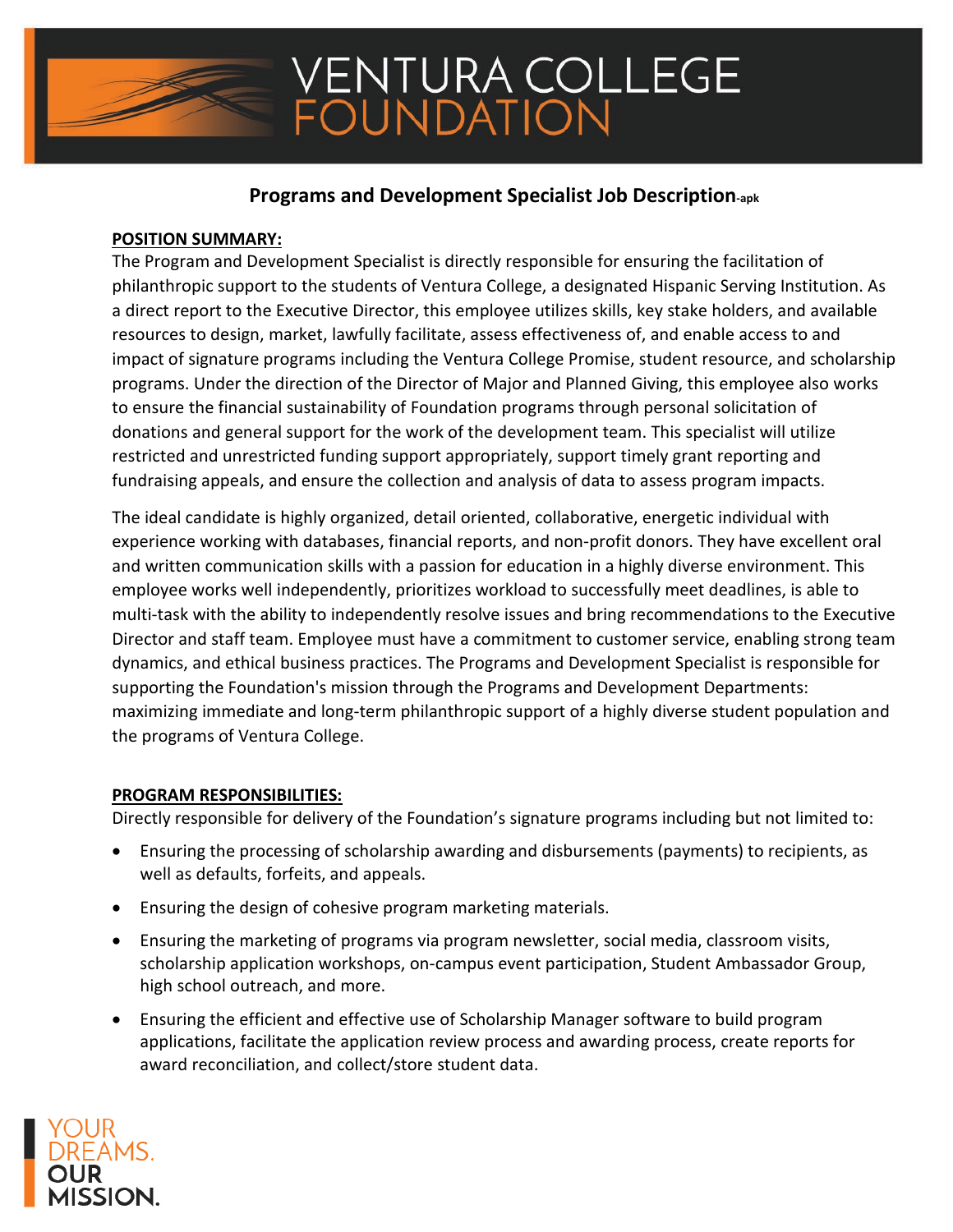

- Strengthening and maintaining relationships with key partners on campus including the Office of the College President, VCCCD District staff Office of Financial Aid, Admissions and Records, Extended Opportunity Programs and Services, Outreach, First Year Experience, and Student Government; all of which provide critical support to the Foundation in serving the students of VC.
- Ensuring clear communication with applicants through each scholarship cycle including the marketing, application, awarding, invitations to appropriate awarding event(s), collection of thank you letters, tracking student event RSVP's and their guests, and more.
- Ensuring program beneficiaries adhere to all program requirements/stipulations.
- Development and implementation of new Foundation programs to meet student needs.
- Immediate response and execution of emergency funding program for students and employees of Ventura College.
- Staffing and management of the Scholarship and Grants Committee.
- Recruitment, training, and oversight of the Foundation's Scholarship Review Committee
- Management of Student Ambassador Group magnifying outreach to students.
- Development and management of scholarships and programs budgets.
- Attention to changing laws/regulations that affect current programs and processes. Lead efforts to define alternative scenarios and create adjusted financial projections for affected programs in response. Work to prepare the Foundation's Board of Directors for possible action.
- Ensure maintenance of program pages on Foundation's website.
- Reports on key data findings.
- Ensure effective collaboration with, coordination with, support of, and training of VC Financial Aid Office to facilitate VCF scholarship and grants programs and accurate funding.
- Enable training and protocols so that the VC Financial Aid Scholarship Technician and the VCF Program and Development Specialist can back-up each other in critical scholarship program processes to ensure the scholarship program's annual success without interruptions.
- Ensure programs meet all Federal, State and District regulations, complies with FERPA and assists in closing equity gaps.

### **DEVELOPMENT RESPONSIBILITIES**

• Management of assigned donor portfolio in order to engage, cultivate and steward prospective and current donors, which includes students and their families, college faculty and staff, and community members to increase their engagement with the

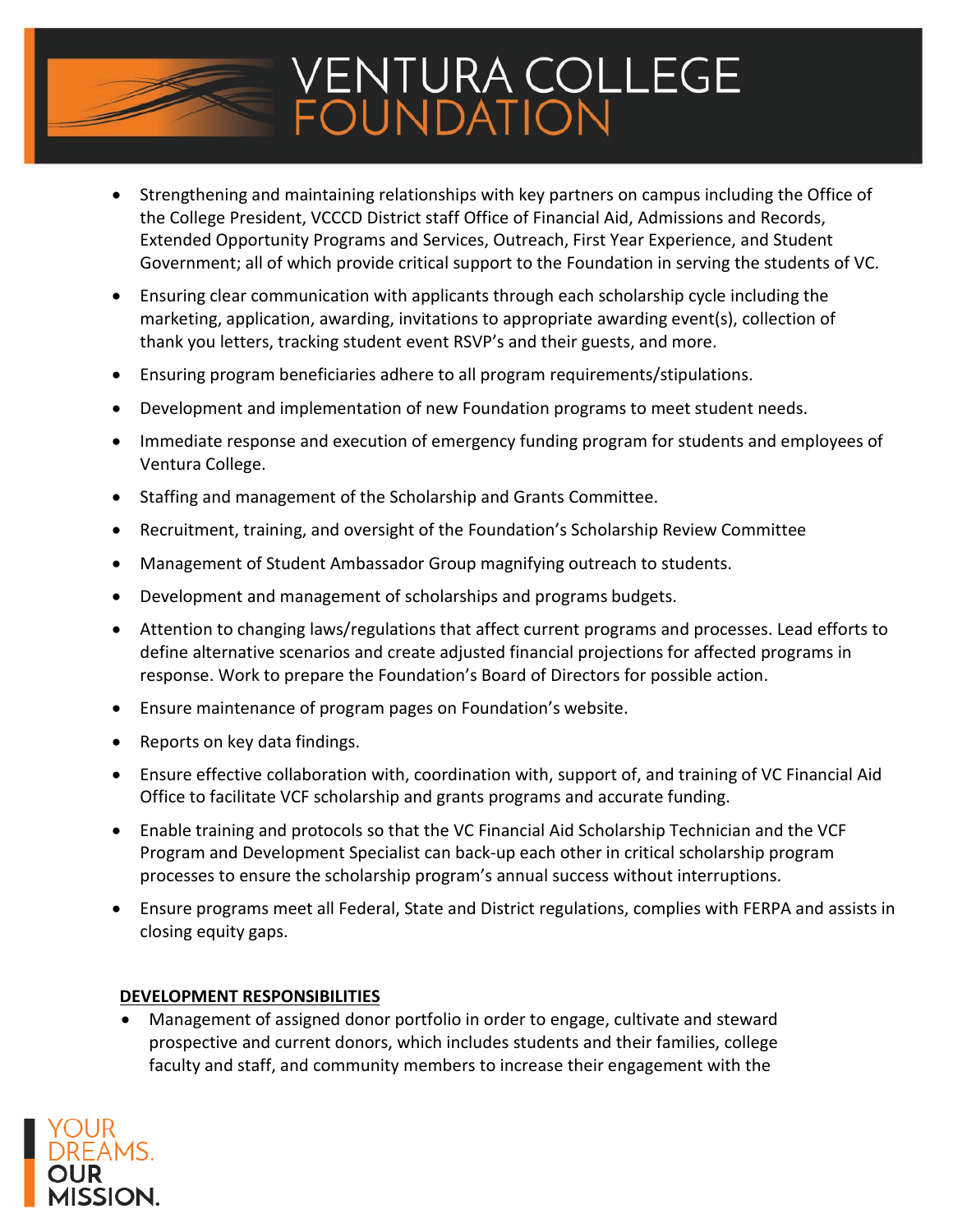

foundation and solicitation of gifts.

- Develop VCF protocols, timelines, and processes with VC to facilitate and grow direct student support programs including ensuring VCF donor funding restrictions are followed, current donor relationships are preserved, and prospective donor relationships are stewarded.
- Assist the Director of Major and Planned Giving with generating high-quality proposals, and narratives for various grant proposals.
- Work closely with the Director of Major and Planned Giving to respond to requests for special reports, collaterals, and non-grant materials with a strategic perspective.
- Collaborate with Executive Director and Director of Major and Planned Giving to engage funders with a strategic perspective.
- Prepare and present program data to key stakeholders throughout the year at various Development related events.
- Identify and prepare program beneficiaries as event speakers and for marketing and PR assets.
- General support to Development staff as needed,

### **MINIMUM QUALIFICATIONS:**

- Bachelor's Degree
- 3-5 years of nonprofit experience or in higher education
- Microsoft Office Suite, strong proficiency (Outlook, Word, Excel, PowerPoint)
- Experience with databases
- Occasional travel via car or plane

### **ADDITIONAL PREFERRED QUALIFICATIONS**

• Spanish speaker

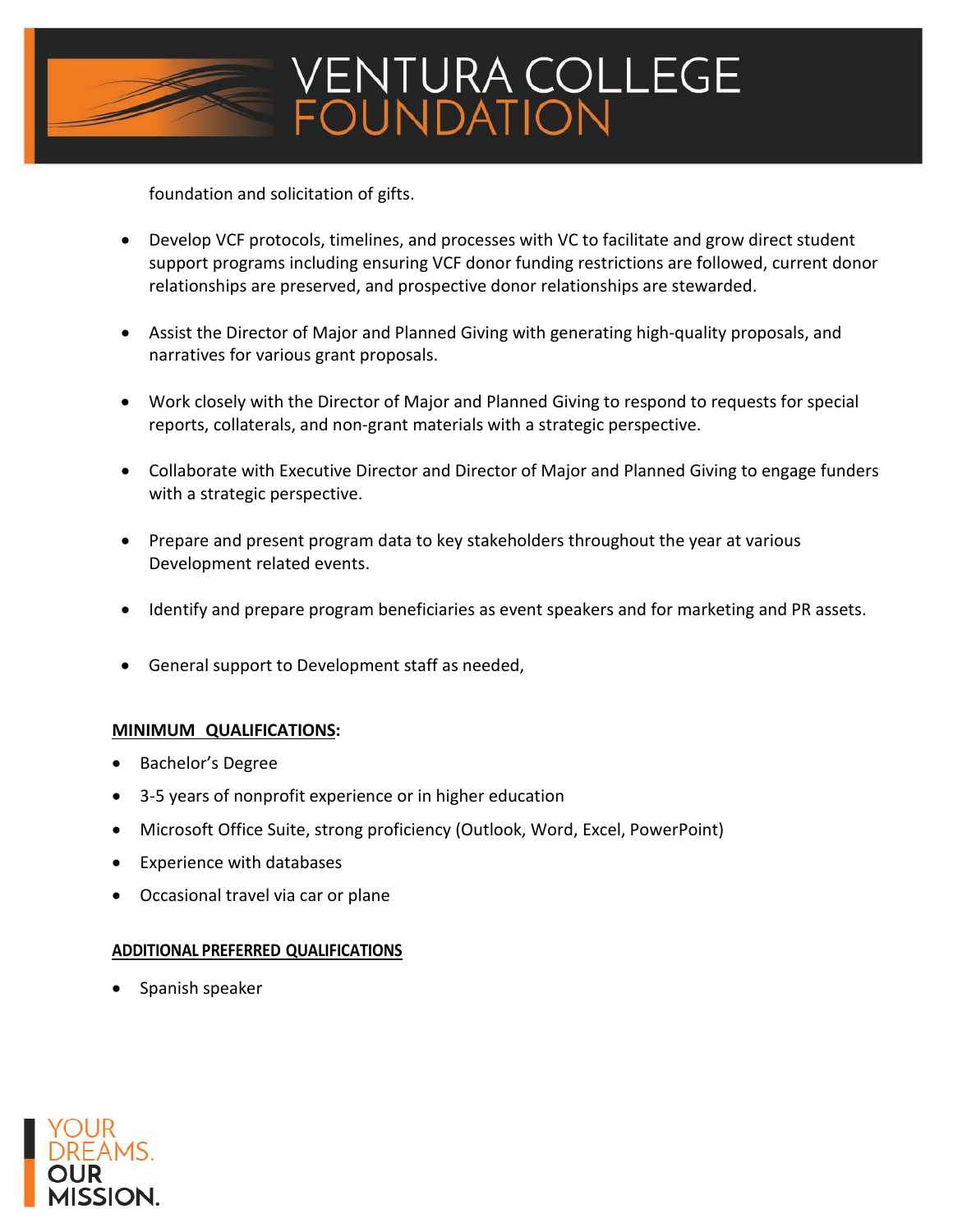

### **KNOWLEDGE OF:**

- Experience and comfort with graphic design software
- Experience with email marketing/list management
- Excellent oral and written communication skills
- High level and care for attention to detail and organization
- Commitment and ability to adhere to confidentiality
- Demonstrated commitment to practices that promote and enable greater equity, diversity and inclusion
- High level of timely attention to detail and organization
- Ability to work as a collaborative team member of a high-functioning nonprofit organization
- Bias for great customer service internally and externally
- Willingness and desire to help when and where needed
- Adobe proficiency
- Experience with databases preferred. QuickBooks and Raiser's Edge are utilized by VCF
- Records management principles and procedures including record keeping and filing principles and practices, especially electronic record keeping
- Methods and techniques of proper phone and email etiquette
- Mathematical principles
- Basic principles of business letter writing and report preparation
- Fundamentals of English grammar, spelling, and composition
- Principles and practices of business communication
- Customer service and public relations methods and techniques

### **ABILITIES**

- Interpret and apply general administrative, organizational, campus and district policies and procedures
- Apply applicable federal, state, and local laws, codes, and regulations
- Operate office equipment including computers and supporting word processing, spreadsheet, and publishing applications

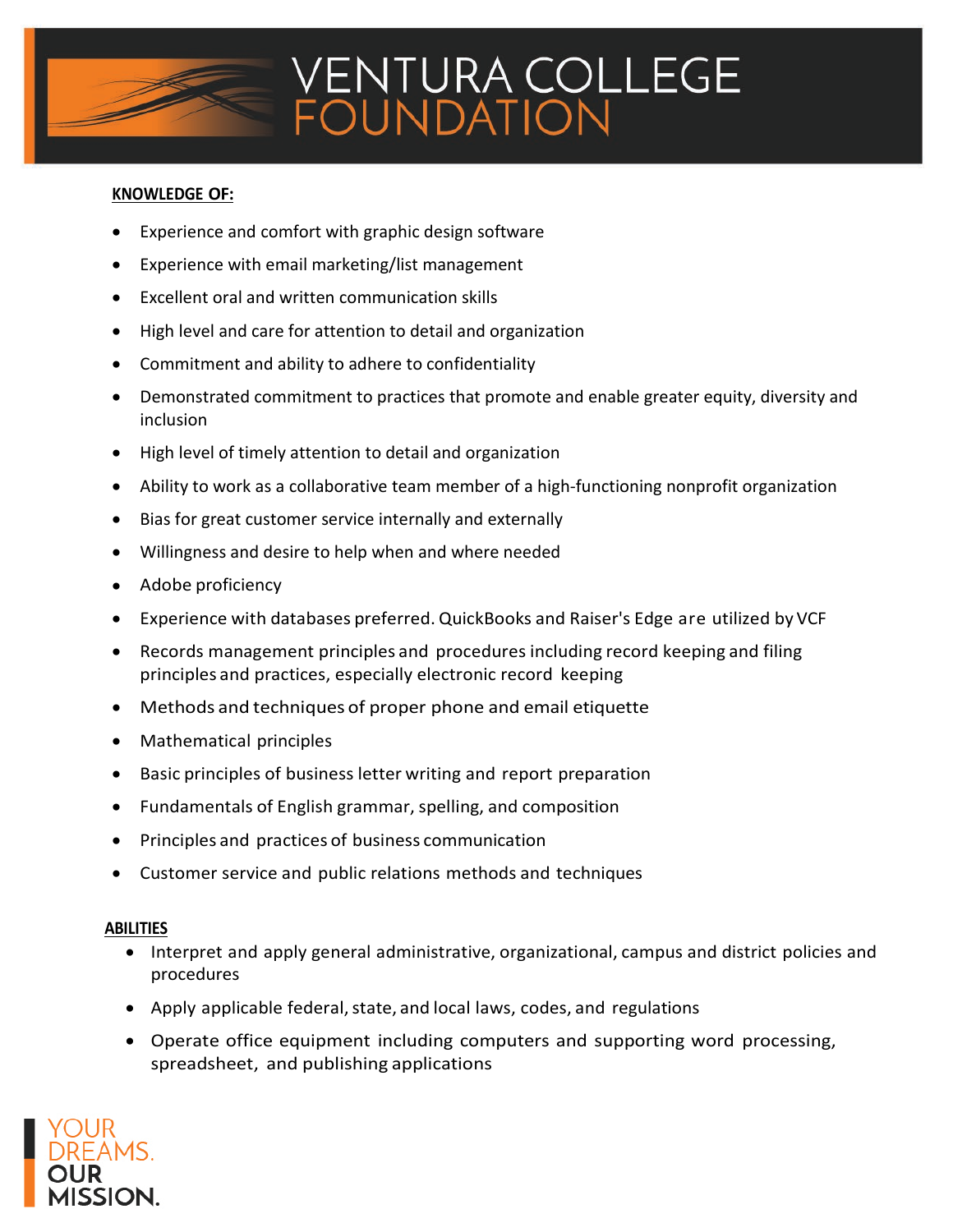

- Learn and apply new information and skills
- Type, keyboard, and/or enter data at a speed necessary for successful job performance
- Establish and maintain a variety of files and records
- Compose correspondence and memoranda
- Accurately count, record, and balance assigned transactions
- Make arithmetic calculations quickly and accurately
- Work under steady pressure with frequent interruptions and a high degree of public contact by phone, computer, or in person
- Plan and organize work to meet changing priorities and deadlines
- Understand and carry out oral and written directions
- Communicate clearly and concisely, both orally and in writing
- Establish and maintain effective working relationships with those contacted in the course of work
- Exercise good judgment and maintain confidentiality in maintaining critical and sensitive information, records, and reports
- Exercise initiative and independence of judgment and action
- Prepare reports by gathering and organizing data from a variety of sources
- Analyze situations accurately and adopt effective courses of action
- Provide training and guidance to staff, board, and volunteers
- Take notes at a speed necessary for successful job performance
- Drive with your own vehicle occasionally to off campus events

### **WORKING CONDITIONS**

• ENVIRONMENT: In-person college office environment Constant interruptions COVID Vaccine Mandate Masking protocols